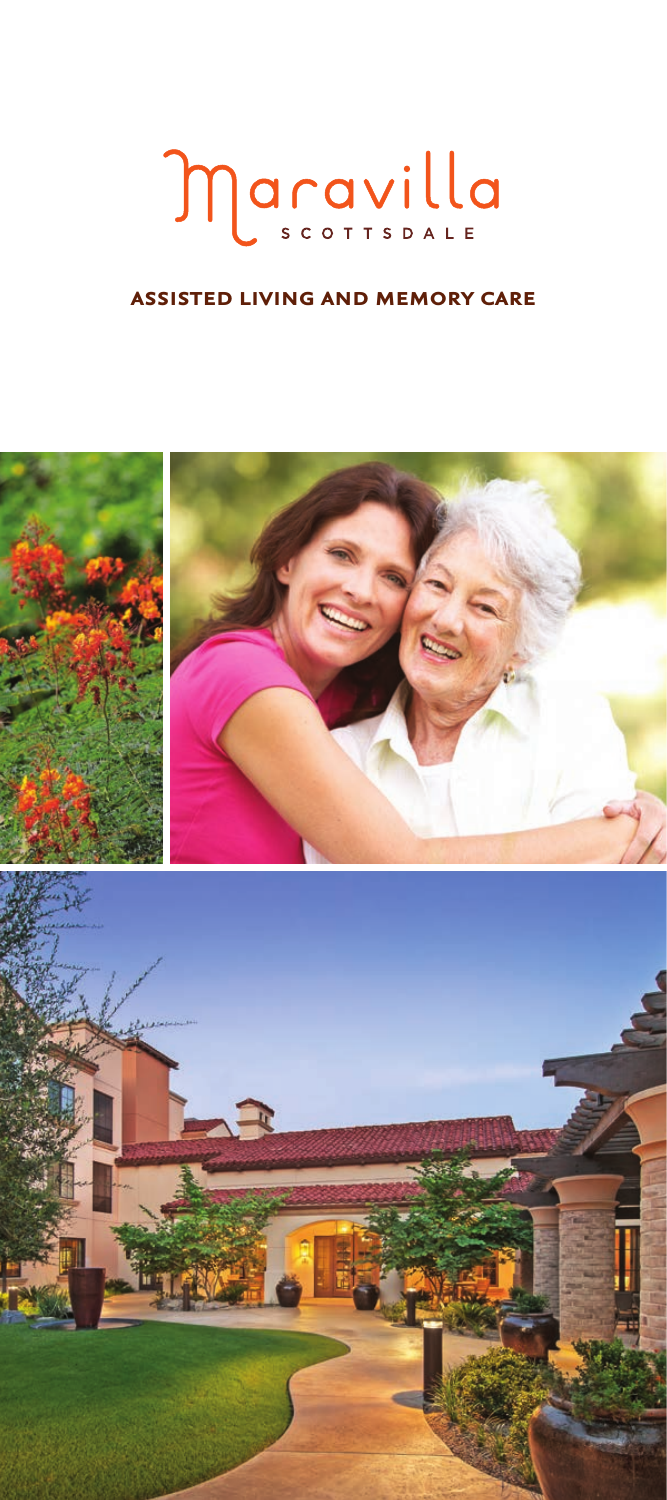# Our personalized approach to *your* care.



Maravilla Scottsdale offers the perfect blend of comfort, convenience and a personalized approach to supportive care—

tailored to you. It's all here, in a beautifully crafted community where you'll find a caring staff, interesting neighbors and everything you need to feel at home.

Assisted Living and Memory Care is available for residency on a convenient monthly fee basis—no entrance fee required.

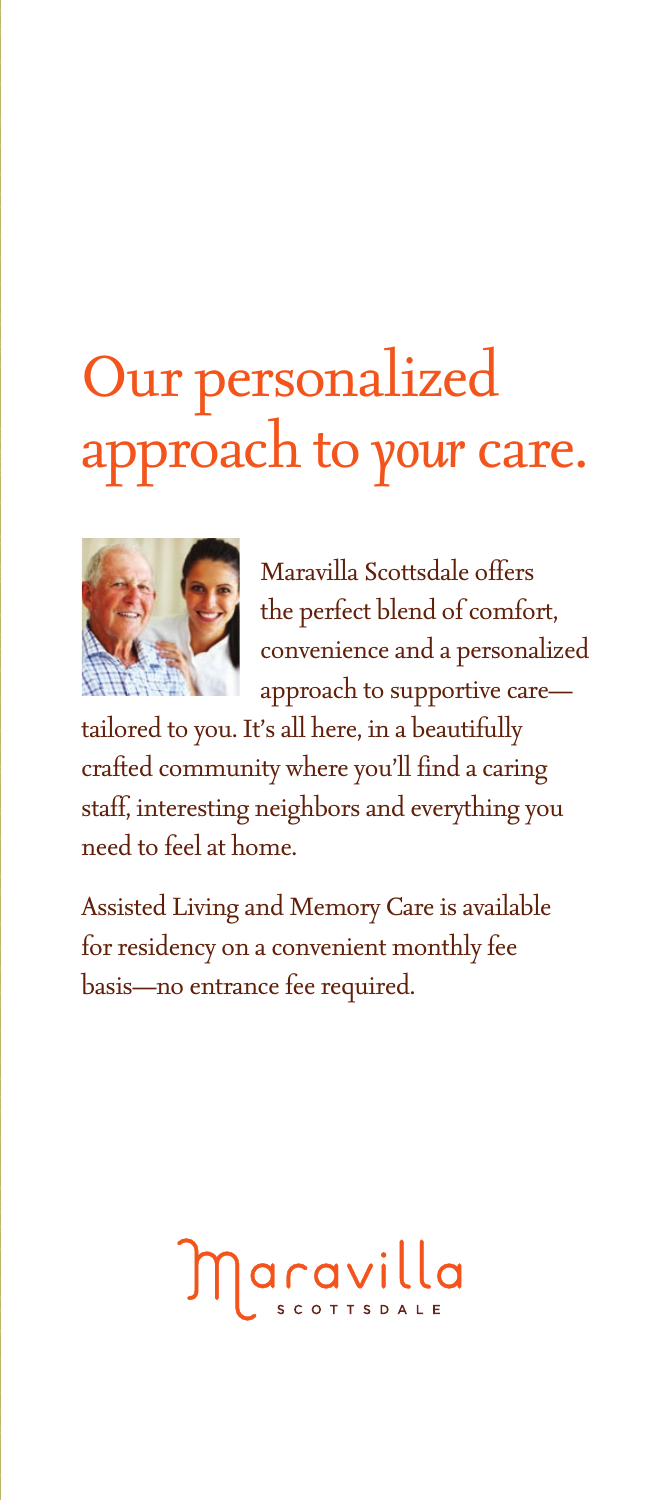## **Assisted living. Well-being lives here.**

Our engaging community features your choice of one-bedroom residences offering living spaces full of warmth and light, complete with enclosed patio—all thoughtfully designed to make room for physical and mental well-being. Enjoy a meal at The Sonoran restaurant, join an exercise class or take in a film. Visit the library, salon, or spa everything you like to do is right here in one place. And that place is home.

At Maravilla, care takes many forms. You see it in a warm smile and a helping hand. You see it in our innovative programs and services, and in the dedication of our professional, welcoming staff. We call it person-centered care—from help with daily activities and managing medications to our 24-hour emergency call system. This is living, fully supported.

# **Health made easy.**

We've forged partnerships with our neighbors and local healthcare providers to ensure that you have the care you need—when and if you need it. It's all here. We take care of your health and wellness so you can enjoy everything else.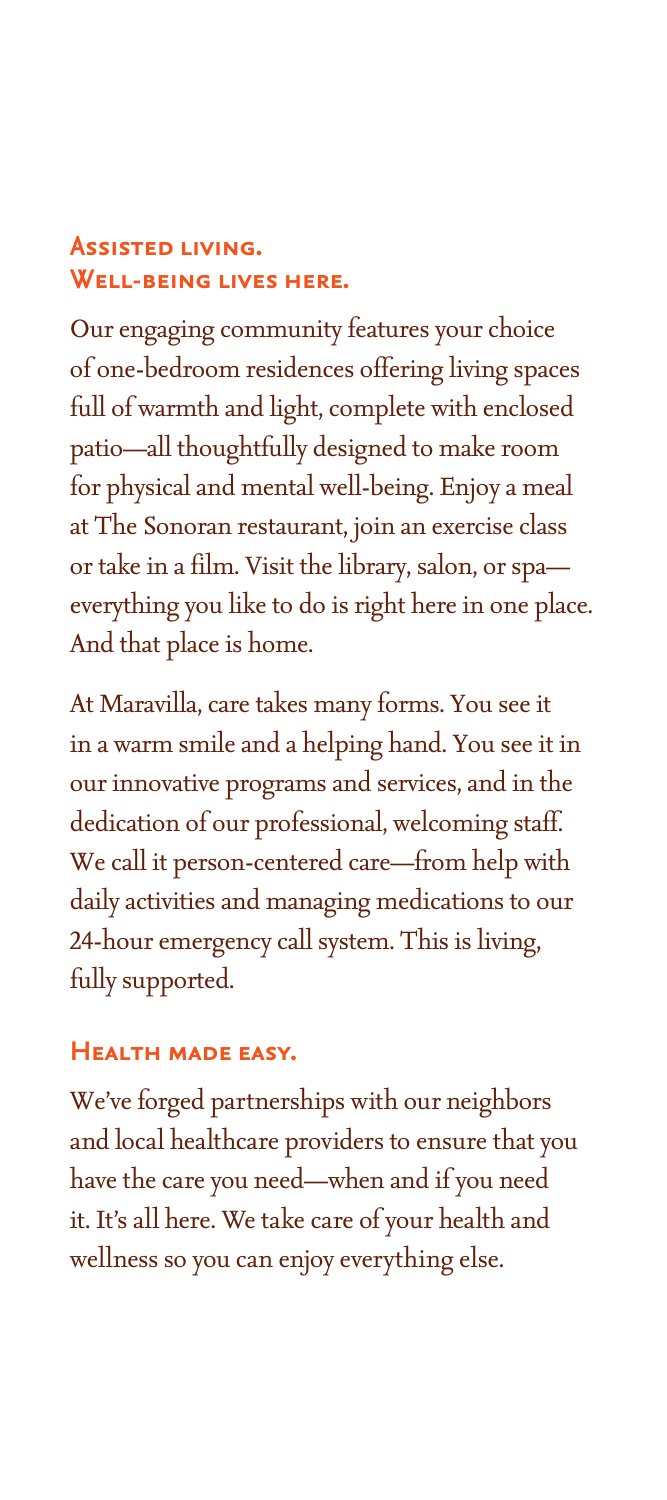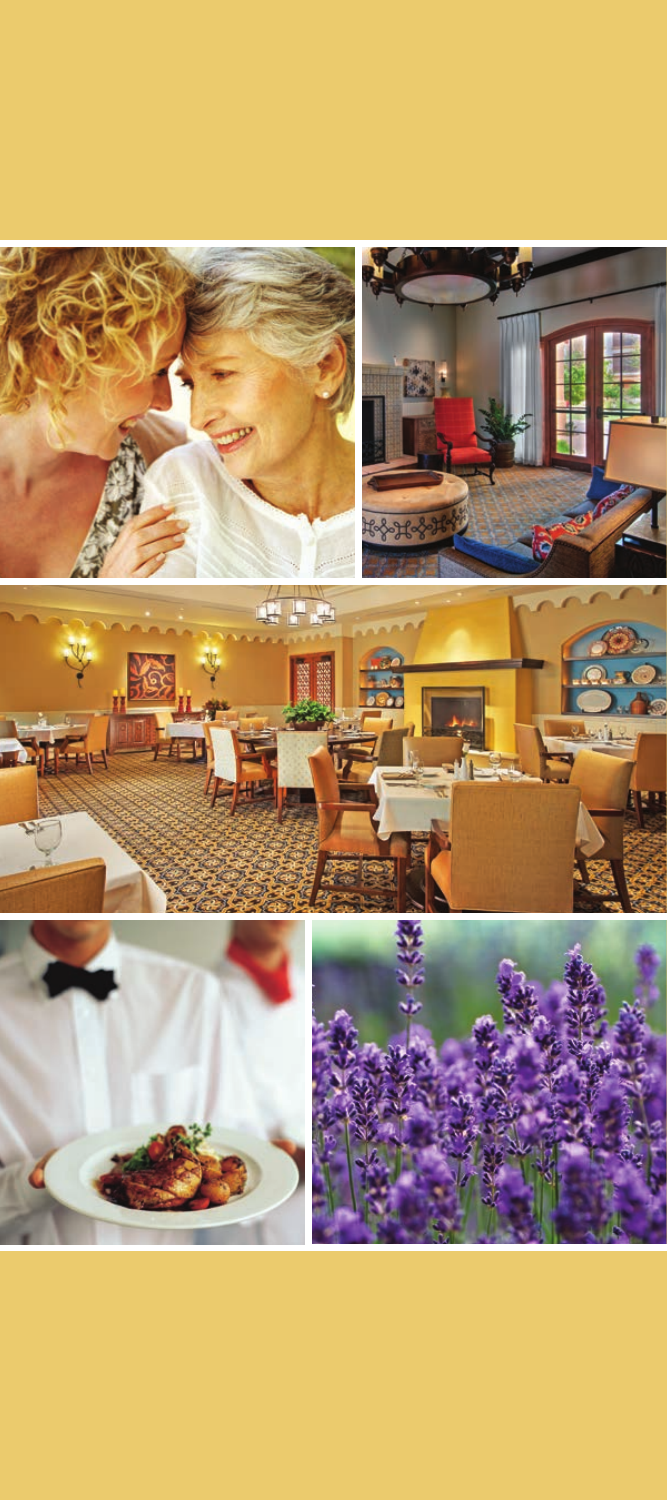## **Assisted Living Residences**

# *Services included in the basic monthly fee*

- Three fresh and delicious meals served each day in The Sonoran restaurant
- Weekly housekeeping
- Weekly personal and flat linen laundry service
- Assistance with Activities of Daily Living (ADLs)
- 24-hour staffing
- 24-hour emergency call system
- All utilities (except phone) including electricity, heat, air conditioning, water, basic cable TV
- Scheduled group transportation
- Social, cultural and recreational programs

# *Features and amenities*

- Spacious one-bedroom residences with Arizona Room (enclosed patio)
- All floor and window coverings
- Generous closets and storage
- Safety grab bars in tub and shower, smoke detectors, sprinkler systems
- Conveniently located elevators and access to indoor/outdoor living spaces
- Beauty/barber salon
- Fitness center
- Library and movie/media center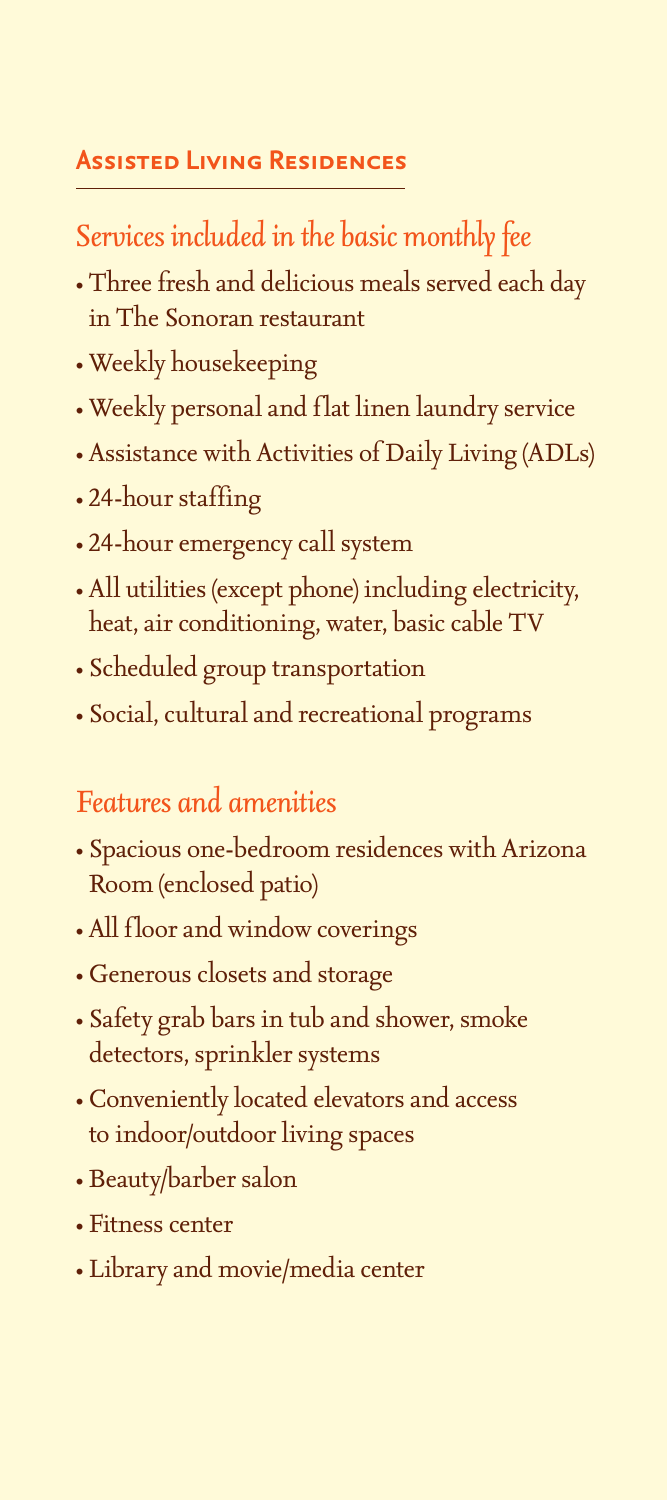# **Memory Care Residences**

# *Services included in the basic monthly fee*

- Three fresh and delicious family-style meals served daily in our Country Kitchen
- Weekly housekeeping
- Weekly personal and flat linen laundry service
- Assistance with Activities of Daily Living (ADLs)
- Medication management
- 24-hour staffing
- 24-hour emergency call system
- All utilities (except phone) including electricity, heat, air conditioning, water, basic cable TV
- Scheduled group transportation
- SRG's proprietary In Touch® memory care program designed to maximize each resident's strengths and abilities while minimizing stress

# *Features and amenities*

- Alcove suites with private bath and shower
- All floor and window coverings
- Secured, alarmed residential environment
- Safety grab bars in shower, smoke detectors, sprinkler systems
- Specially designed indoor/outdoor living spaces
- Interior and outdoor walking paths
- Residential and special care services to meet the individualized needs of each resident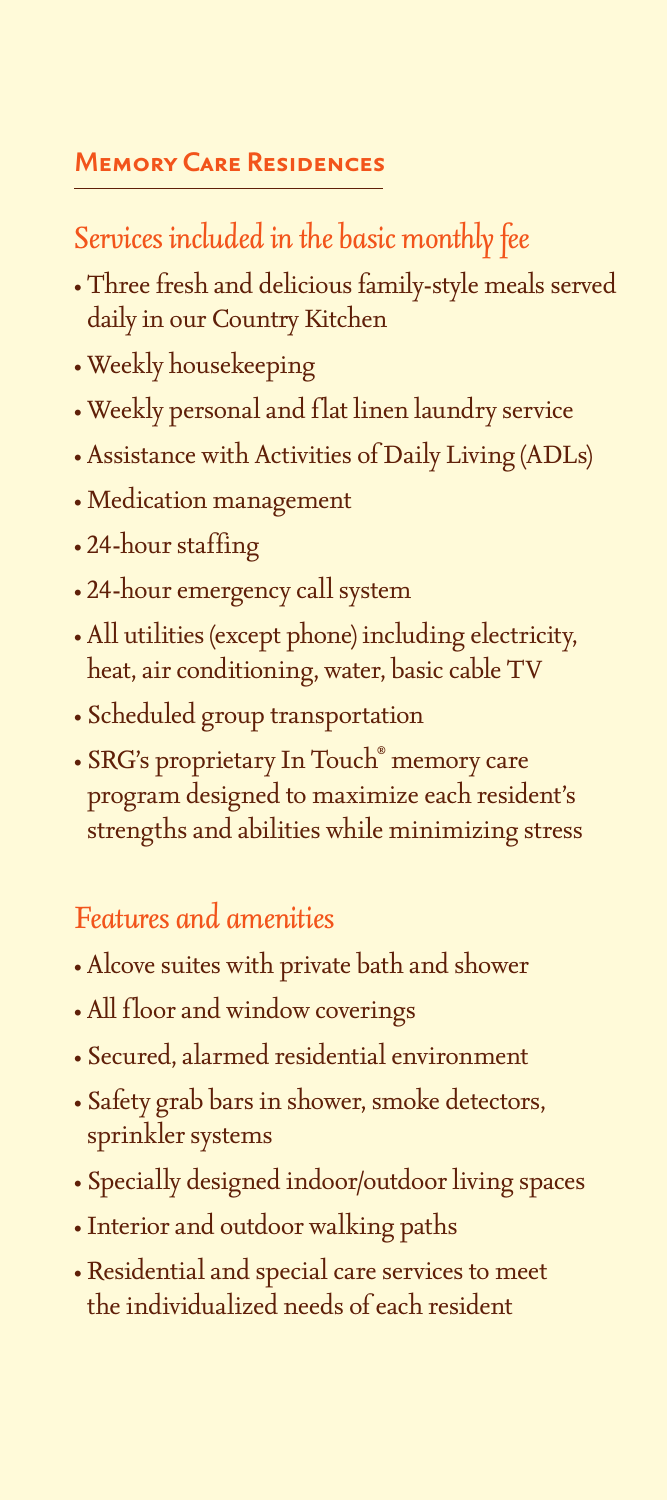





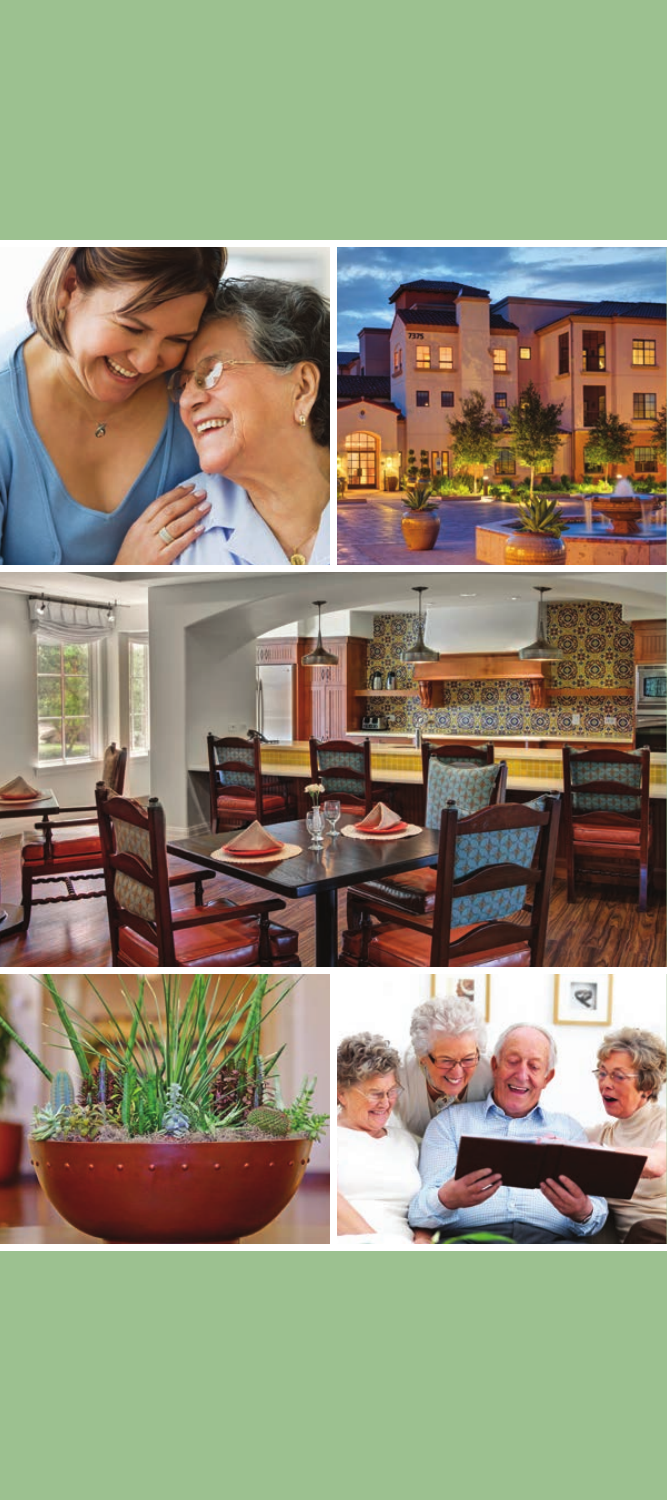#### **Memory care. A life lived in comfort and dignity.**

Maravilla's nationally recognized In Touch® memory care program offers a life full of inspiration and engagement in a caring and supportive environment. Our person-centered approach to care is tailored to meet your loved one's changing needs. You'll find warmth and comfort here, in our specially designed private alcove residences, complete with licensed individualized care, and the integration and support of family members.

Here you'll experience the grandeur of the mountains and the fragrance of the desert breeze, interior and exterior walking paths, living spaces designed for comfort, and places where family can gather. Friendly, welcoming and relaxed— Maravilla Scottsdale is an opportunity for ease, for wellness, and for family.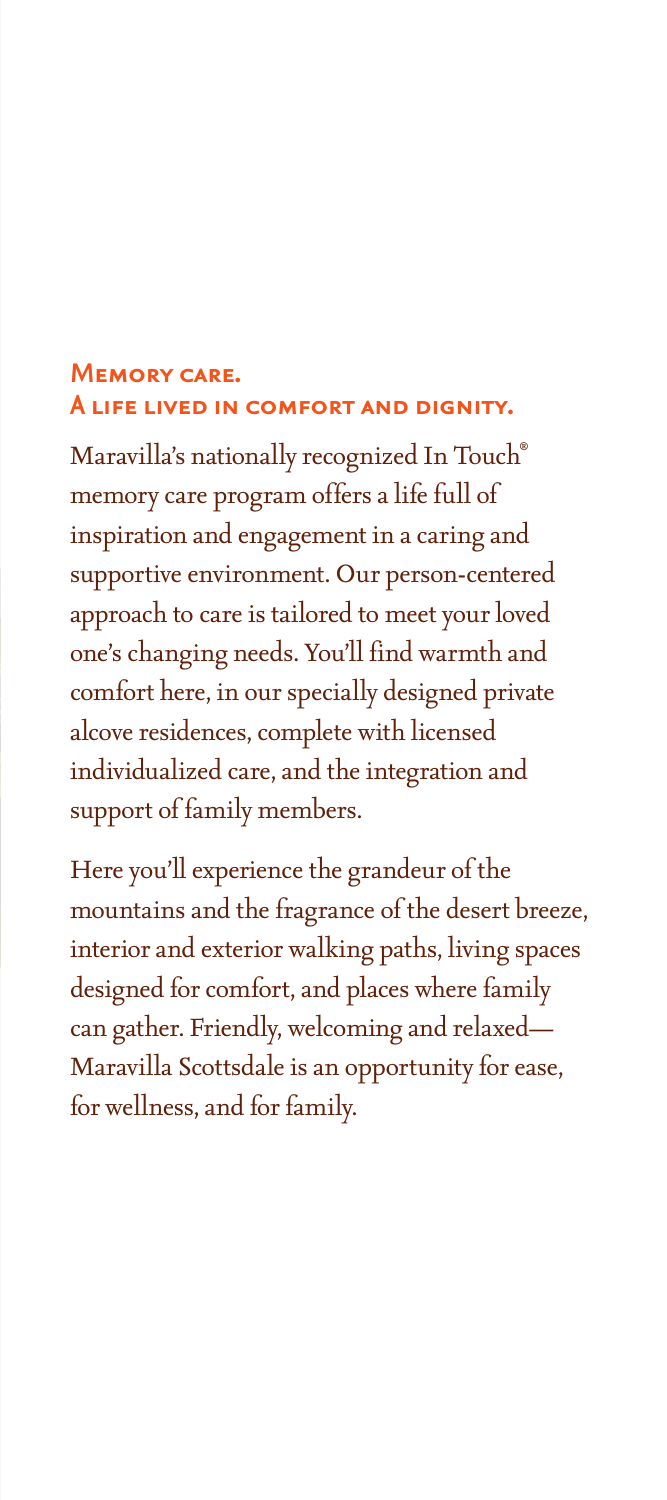

#### **SRG — Who we are. What we do.**

For more than 25 years, Senior Resource Group (SRG) has been developing and operating awardwinning senior living communities throughout the United States. Although we're known for our distinctive designs and innovative amenities, it's common knowledge to those who live and work with us that SRG senior living communities are fueled by our passion. We're truly driven by the desire to create environments that enhance the quality of people's lives. And, while we pride ourselves on the daily delivery of quality service, it's the elevation of hospitality to a new level that truly sets SRG apart.

We are committed to making you the center of our attention. This philosophy is our pledge to Genuine Hospitality. By creating comfortable, service-enriched communities we hope to encourage residents to choose, to express themselves, to live life fully. We are honored to have the opportunity to make a difference in the lives of those we touch—our residents, their family members, and our employees. Delivering on our promise of Genuine Hospitality isn't just our job, but rather, our privilege.

Call **480-538-5600** today for a personal preview of the lifestyle options offered at Maravilla Scottsdale.